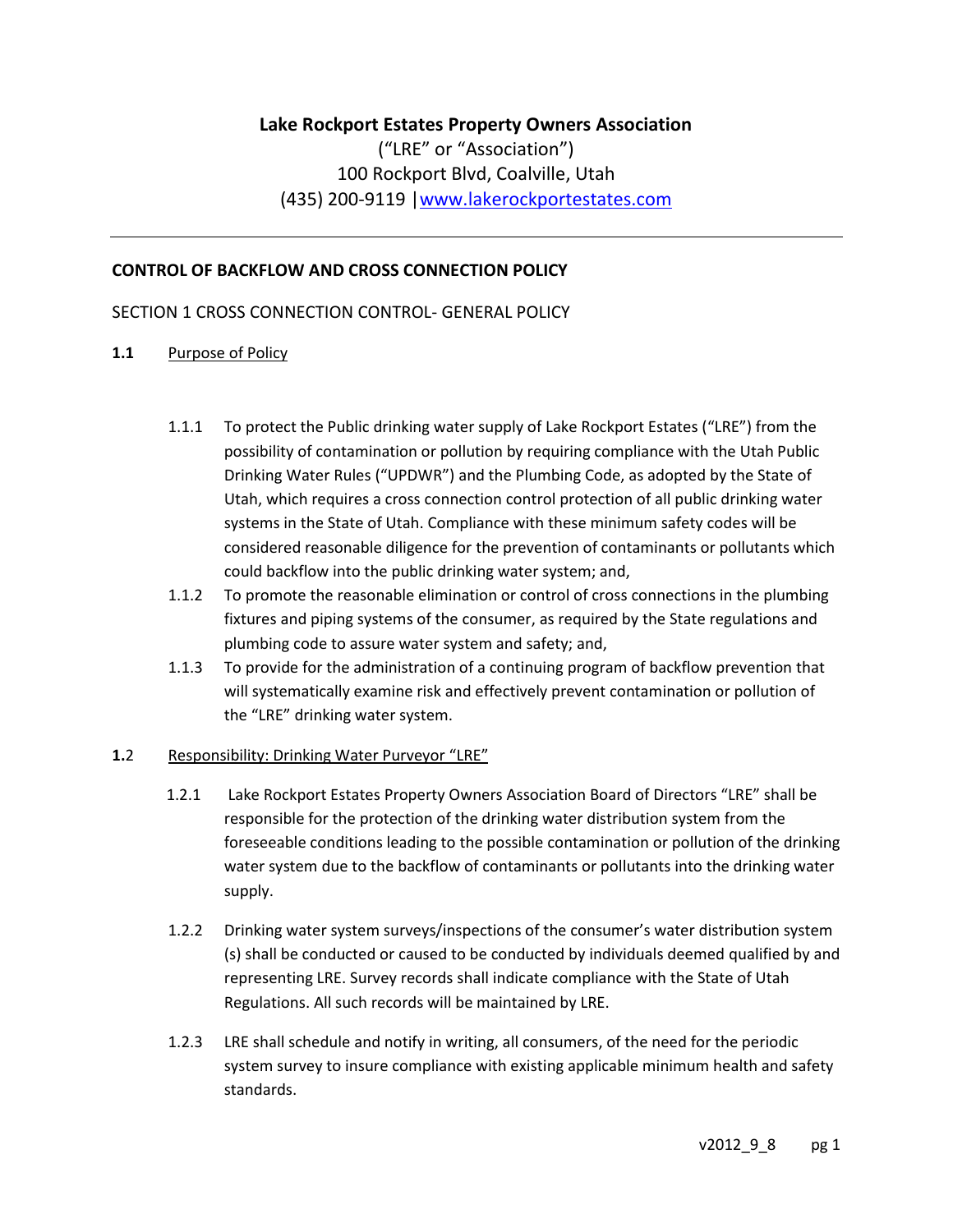1.2.4. Selection of an approved backflow prevention assembly for containment control required at the service entrance shall be determined from the results of the system survey.

## **1.3** Responsibility: Consumer

- 1.3.1 To comply with this policy as a term and condition of water supply and consumer's acceptance of service is admittance of his/her awareness of his/her responsibilities as a water system user.
- 1.3.2 It shall be the responsibility of the consumer to purchase, install, and maintenance of any additional backflow prevention device/assembly required to comply with this ordinance. Failure to comply with this policy shall constitute grounds for discontinuation of service.

## **1.4** Responsibility: Plumbing Official

- 1.4.1 The plumbing official's responsibility to enforce the applicable sections of the plumbing code begins at the point of service (downstream or consumer side of the meter) and continues throughout the length of the consumer's water system.
- 1.4.2 The plumbing official will review all plans to ensure that unprotected cross connections are not an integral part of the consumer's water system. If a cross connection cannot be eliminated, it must be protected by an approved backflow prevention device/assembly, in accordance with the adopted Plumbing Code.

# **1.5** Responsibility: Certified Backflow Technician, Surveyor, or Repair Person

- 1.5.1 Whether employed by the consumer or by LRE to survey, test, repair, or maintain backflow prevention assemblies the Certified Backflow Technician, Surveyor, or Repair Person will have the following responsibilities:
	- a. Insuring that acceptable testing equipment and procedures are used for testing, repairing or overhauling backflow prevention assemblies.
	- b. Make reports of such testing and/or repairs to the consumer and LRE on form approved for such use by LRE within time frames as described by the Division of Drinking Water.
	- c. Include the list of materials or replacement parts being used on the reports.
	- d. Insuring that the replacement parts are equal in quality to parts originally supplied by the manufacturer of the assembly being repaired.
	- e. Not changing the design, material or operational characteristics of the assembly during testing, repair or maintenance.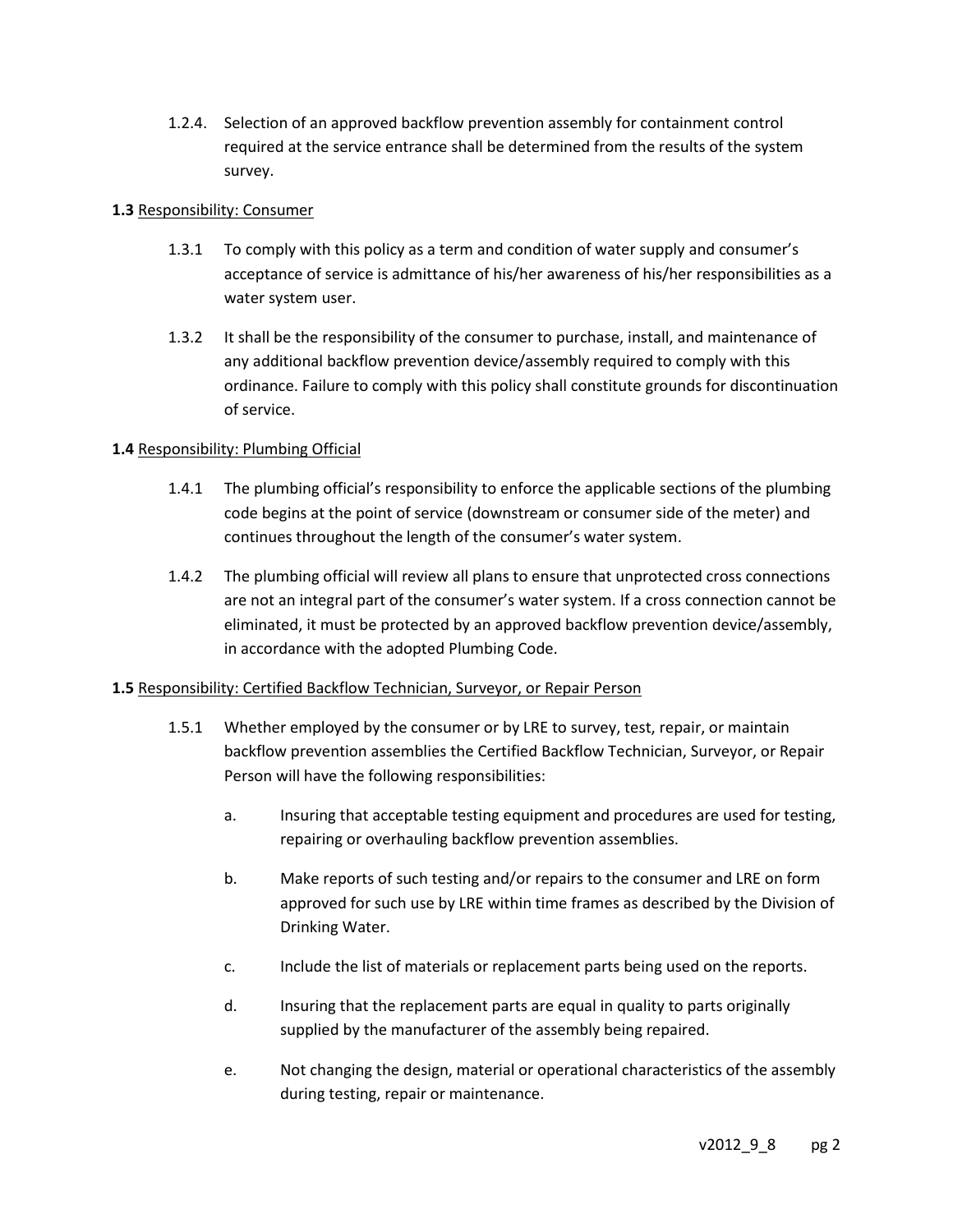- f. Performing all test of the mechanical devices/assemblies and shall be responsible for the competence and accuracy of all test and reports.
- g. Insuring that his/her license is current, the testing equipment being used is acceptable to the State of Utah, and is in proper operating condition.
- h. Being equipped with, and competent to use, all necessary tools, gauges, and other equipment necessary to properly test, and maintain backflow prevention assemblies.
- i. Tagging each double check valve, pressure vacuum breaker, reduced pressure backflow assembly and high hazard air gap, showing the serial number, date tested and by whom. The certified technician's license number must also be on the tag.

# 1.5.2 Responsibility: Repair of Backflow Assemblies

In the case of a consumer requiring an assembly to be tested, any currently Certified Backflow Technician is authorized to make the test and report the results to the consumer and LRE. The installation, replacement or repair of assemblies must be made by a tester having the appropriate license from the Department of Commerce, Division of Occupational and Professional Licensing, except when the Backflow Technician is an agent of the assembly owner.

# SECTION 2. DEFINITIONS

- 2.1 Approved Backflow Assembly: An assembly accepted by the Utah State Department of Environmental Quality, Division of Drinking Water, as meeting an applicable specification or as suitable for the proposed use.
- 2.2 Auxiliary Water Supply: Any water supply on or available to the premises other than LRE public water supply will be considered as an auxiliary water supply. These auxiliary waters may include water from any natural source(s) such as a well, spring, river, stream, etc., or "used waters" or "industrial fluids". These waters may be contaminated or polluted or they may be objectionable and constitute an unacceptable water source over which LRE does not have authority for sanitary control.
- 2.3 Backflow: The reversal of the normal flow of water caused by either back-pressure or back-siphonage.
- 2.4 Back-Pressure: The flow of water or other liquids, mixtures, or substances from a region of high pressure to a region of lower pressure into the water distribution pipes of a potable water supply system from any source(s) other than the intended source.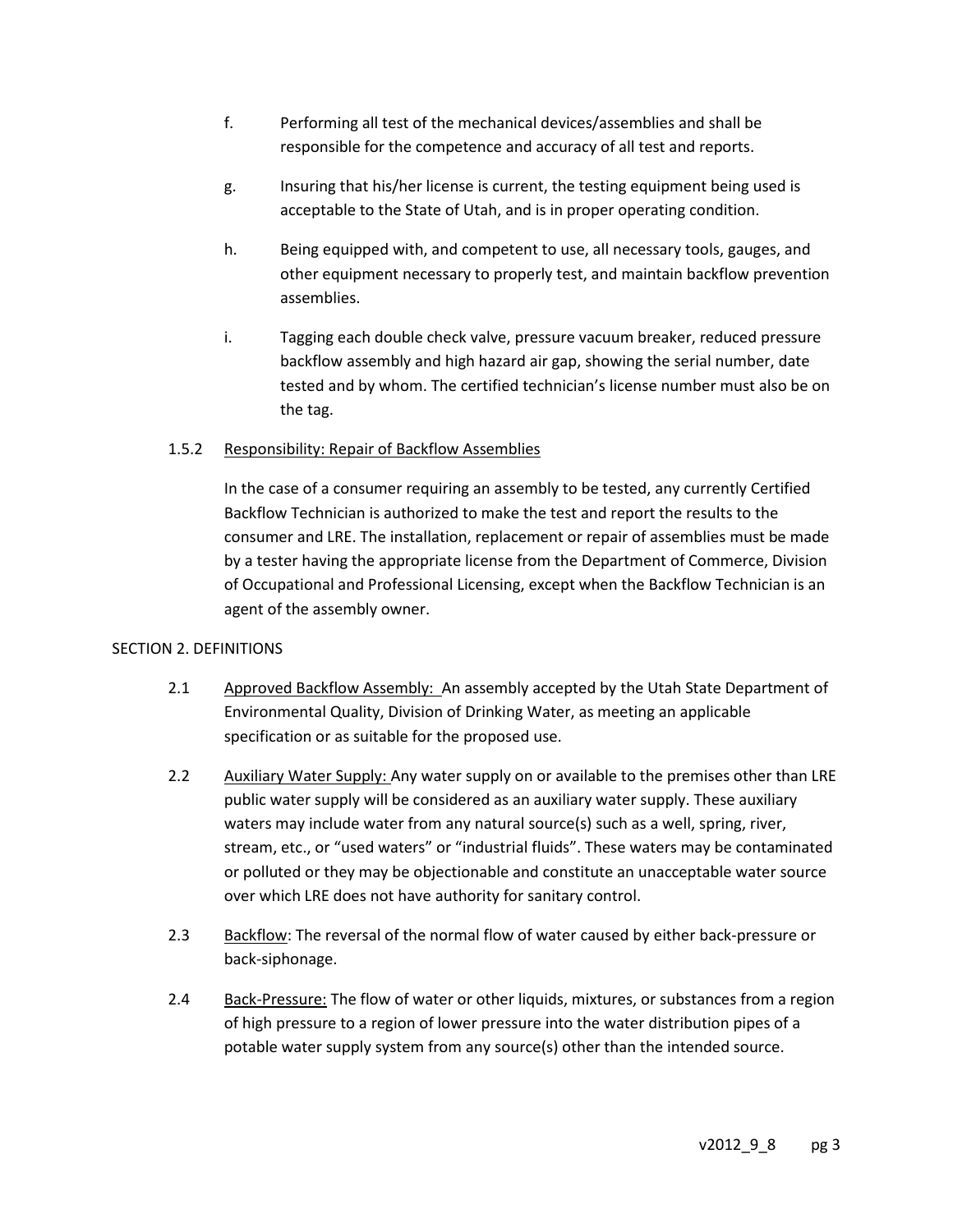- 2.5 Back-Siphonage: The flow of water or other liquids, mixtures, or substances under vacuum conditions into the distribution pipes of a potable water supply system from any sources(s) other than the intended sources, caused by the reduction of pressure in the potable water system.
- 2.6 Backflow Prevention Assembly: An assembly or means designed to prevent backflow. Specifications for backflow prevention assemblies are contained within the Plumbing Code, as adopted by the State of Utah and in the Cross Connection Control Program for Utah maintained by the Division of Drinking Water.
- 2.7 Contamination: A degradation of the quality of the potable water supply by sewage, industrial fluids or waste liquids, compounds or other materials that may create a health hazard.
- 2.8 Cross Connection: Any physical connection or arrangement of piping or fixtures which may allow non-potable water or industrial fluids or other material of questionable quality to come into contact with potable water inside a water distribution system. This would include temporary conditions such as swing connections, removable sections, four way plug valves, spools, dummy sections of pipe, swivel or change-over devices or sliding multiport tubes or other plumbing arrangements.
- 2.9 Cross Connection-Controlled: A connection between a potable water system and a nonpotable water system with an approved backflow prevention assembly properly installed and maintained so that it will continuously afford the protection commensurate with the degree of hazard.
- 2.10 Cross Connection- Containment: The installation of an approved backflow assembly at the water service connection to any customer's premises where it is physically and economically infeasible to find permanently eliminate or control all actual or potential cross connections within the customer's water distribution system; or, it shall mean the installation of an approved backflow prevention assembly on the service line leading to and supplying a portion of a customer's water system where there are actual or potential cross connections which cannot be effectively eliminated or controlled at the point of the cross connection (isolation).

### SECTION 3 REQUIREMENTS

### 3.1 Policy:

3.1.1 No water service connection to any premises shall be installed or maintained by LRE unless the water supply is protected as required by State laws, regulations, codes, and this policy. Service of water to a customer found to be in violation of this policy shall be discontinued by LRE after due process of written notification of violation and an appropriate time suspense for voluntary compliance, if: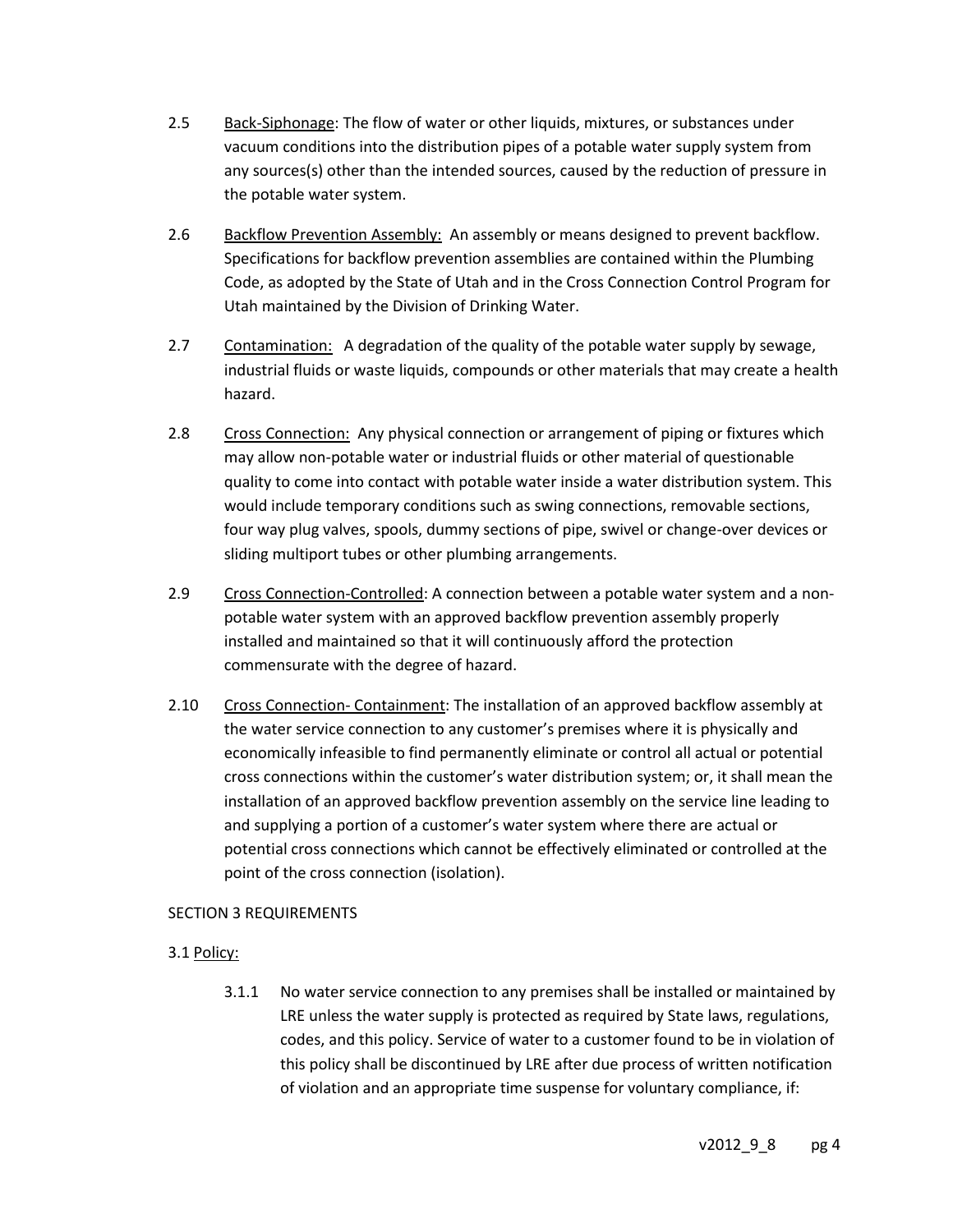- a. A backflow prevention assembly required by this policy for the control of backflow and cross connections is not installed, tested, and maintained, or
- b. If it is found that a backflow prevention assembly has been removed or bypassed, or
- c. If an unprotected cross connection exist on the premises, or
- d. If the periodic system survey has not been conducted.

Service will not be restored until such conditions or defects are corrected.

- 3.1.2 The customer's system shall be open for inspection at all reasonable times to authorized representatives of LRE to determine whether cross connections or other structural or sanitary hazards, including violation of this policy exist and to audit the results of the required survey (R309-400 of the Utah Administrative Code).
- 3.1.3 Whenever LRE deems a service connection's water usage contributes a sufficient hazard to the water supply, an approved backflow prevention assembly shall be installed on the service line of the identified consumer's water system, at or near the water meter; but in all cases, before the first branch line leading off the service line.
- 3.1.4 The type of protective assembly required under 3.1.3 shall depend upon the degree of hazard which exist at the point of cross connection (whether direct or indirect), applicable to local and State requirements or resulting from the required survey.
- 3.1.5 All presently installed backflow prevention assemblies which do not meet the requirements of this section but were approved assemblies for the purpose described herein at the time of installation and which have been properly maintained, shall except for the inspection and maintenance requirements under subsection 3.1.6, be excluded from the requirements of these rules so long as LRE is assured that they will satisfactorily protect the water system. Whenever the existing is moved from the present location or, requires more than minimum maintenance or, when LRE finds that the operation or of this assembly constitutes a hazard to health, the unit shall be replaced by an approved backflow prevention assembly meeting all local and state requirements.
- 3.1.6 It shall be the responsibility of the consumer at any premises where additional backflow prevention assemblies are installed to have certified surveys/inspections, and operational test made at least once per year at the consumer's expense. In those instances where LRE deems the hazard to be great, they may require certified surveys/inspections and test at a more frequent interval. It shall be the duty of LRE to see that these tests are made according to the standards set forth by the State Department of Environmental Quality, Division of Drinking Water.